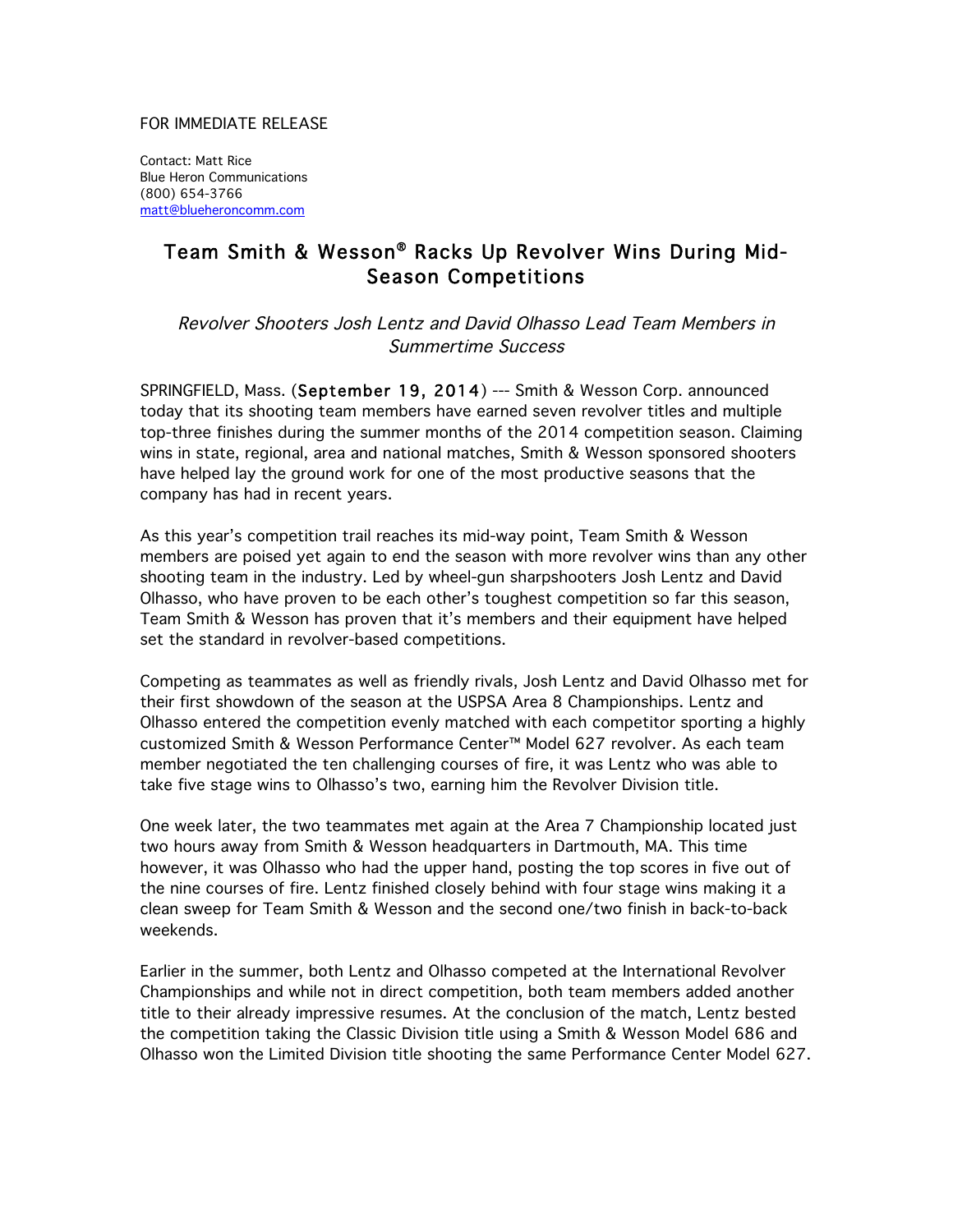"It's always enjoyable to enter a competition knowing you're going to be competing against the very best," said Team Smith & Wesson member David Olhasso. "Both Josh and I are very equally matched and while he might be a little faster, I have the upper hand when it comes to match experience. As it played out at both the Area 7 and Area 8 Championships, on any given day, one of us can beat the other. Being able to maintain your focus and execute your strategy regardless on how the other is performing is critical. As we commonly say in shooting, you're not going to win the match on any one stage, but you can definitely lose the match on any particular one."

Team Smith & Wesson also featured another pair of formidable shooters, Annette and Elliot Aysen, who delivered a different one-two punch of their own. Husband and wife teammates, the Aysens breezed through the summer months helping Team Smith & Wesson capture revolver wins in both world, national, international and state competitions. Summer highlights from the revolver duo included a one-two finish at the World Speed Shooting Championships with Elliot earning first place in the Iron Sight Revolver division and Annette following closely behind in second place. Once again, the teammates relied on the legendary wheel-guns of the Smith & Wesson Performance Center in order to seize their titles with each member shooting a Model 627 revolver. Annette also claimed High Lady titles at the 2014 Sportsman's Team Challenge and again at the International Revolver Championships shooting the classic .357 Magnum revolver. Not to be outdone, Elliot earned a top place finish and the Senior Revolver title at the 2014 Mississippi Classic.

What about the legendary Jerry Miculek? The most decorated revolver champion in the world has set his sights this season on 3-Gun competition alongside his wife and daughter, Kay and Lena Miculek. You can still watch him break records and showcase his incredible skills with Smith & Wesson wheel-guns on the hit show Shooting USA's Impossible Shots.

Team Smith & Wesson Revolver Top Finish Breakdown:

USPSA Area 7 Championships

David Olhasso – Revolver Division Champion, \*Smith & Wesson Performance Center Model 627 Josh Lentz – 2nd Place Revolver Division, \*Smith & Wesson Performance Center Model 627

USPSA Area 8 Championships

Josh Lentz – Revolver Division Champion, \*Smith & Wesson Performance Center Model 627 David Olhasso – 2nd Place Revolver Division, \*Smith & Wesson Performance Center Model 627

2014 European Bianchi Cup Molly Smith - 3<sup>rd</sup> Place Production Division, \*Smith & Wesson Model 14

2014 WA State IDPA Championships Bobby McGee –  $2^{nd}$  Overall, 1<sup>st</sup> Master ESR Division, \*Smith & Wesson Performance Center Model 625

2014 PA State IDPA Championships Josh Lentz – ESR Champion, \*Smith & Wesson Performance Center Model 625